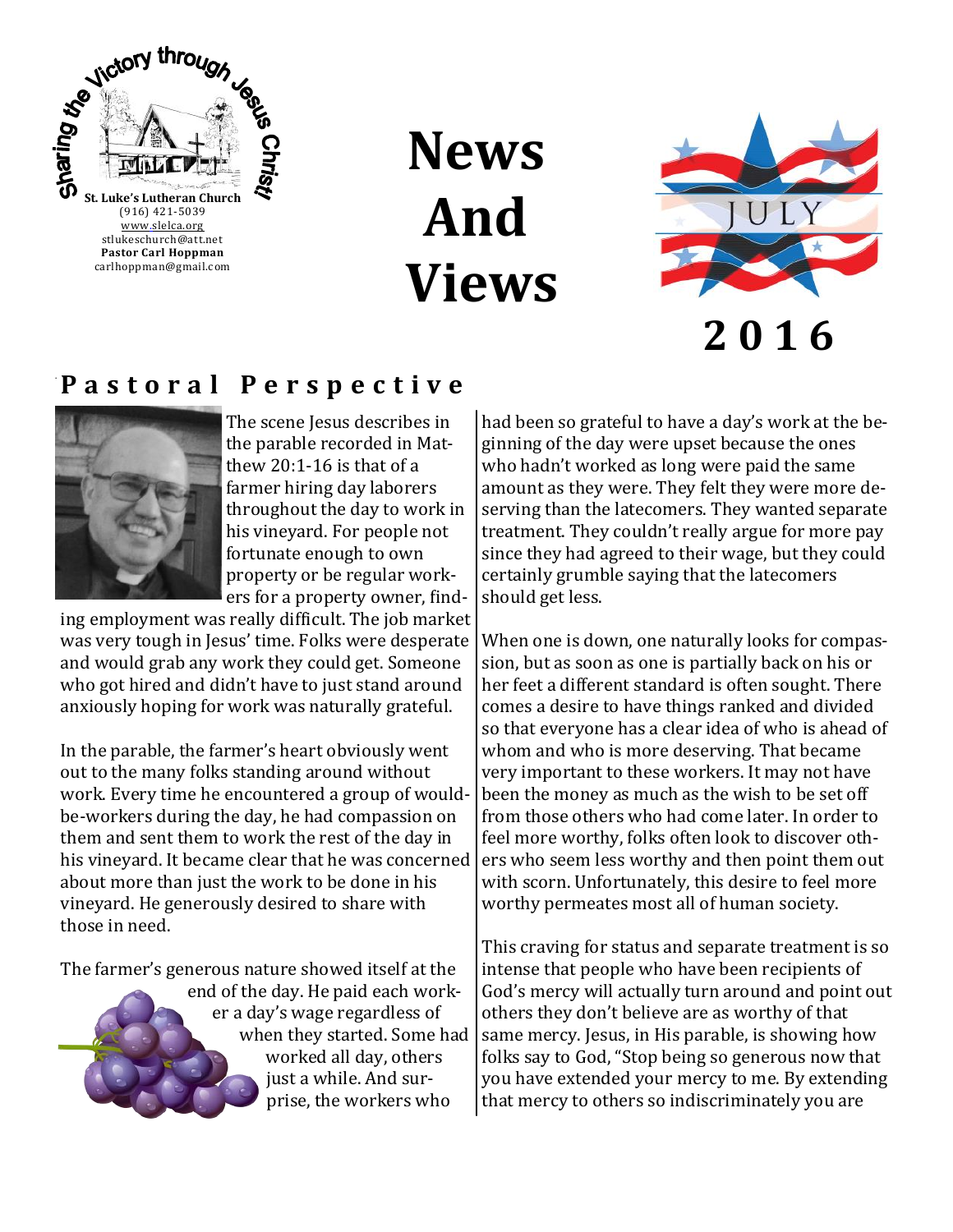violating the pecking order we have established among ourselves." Of course, by definition, you can't earn mercy. If you could earn it, it wouldn't be mercy.

So the argument of the day laborers, although it might be valid in a modern-day labor dispute, is irrelevant in a Christian context. We need always to remember that as we share the victory of Jesus with others we are simply sharing something that has been so generously given to us.

Spreading, Serving, and Sharing with You, Pastor Carl

## **Travel with Rick Steves on the Wednesdays in July!**

You have a wonderful opportunity to take part in a potluck dinner and virtual travel experience to four exciting locations with Rick Steves on the four Wednesdays in July. We will meet in Schultz Hall at 6:30 p.m. each Wednesday from July 6th through July 27th. After a delightful potluck dinner together, Rick Steves will lead us by DVD to an exciting faith-filled location.

First, we will travel with him to Germany and see the important places of Martin Luther's life and ministry. Rick, who is a Lutheran, will help us understand and appreciate Luther's powerful message for his age and ours.

The next Wednesday we will travel to the eastern Mediterranean to experience the life and ministry of the Apostle Paul. We will learn about Paul's teachings that are so vital to the Christian faith while seeing some marvelous sights.



The third Wednesday we will go to Papua New Guinea to learn how we are woven together in a global neighborhood.

The fourth Wednesday we will travel with Rick to South Central Los Angeles to consider how we are working in the city for good! Plan now to attend these special travel experiences with the world renowned travel leader, Rick Steves.

## **School Supplies Drive**

At the July Bible studies and through the whole month, W -ELCA will be collecting school supplies for local elementary schools. Join us after worship on Sunday, August 7th, to put backpacks together for the school children and classrooms in need at Charles Mack Elementary and Parkway Elementary Schools.



### **Evangelism Narthex Remodeling**



The new big name tag board has been installed. It will accommodate all the name tags on one board. It looks beautiful.

Pastor Carl advised the following IN MEMORY Narthex Memorials:

> Don Miller Narthex Remodel

Fred & Genie Sommer Name Tag Board

Bertha Dahl Opportunity Table

> Katie Ramsey Flower Chart

Astrid Lynn Cabinet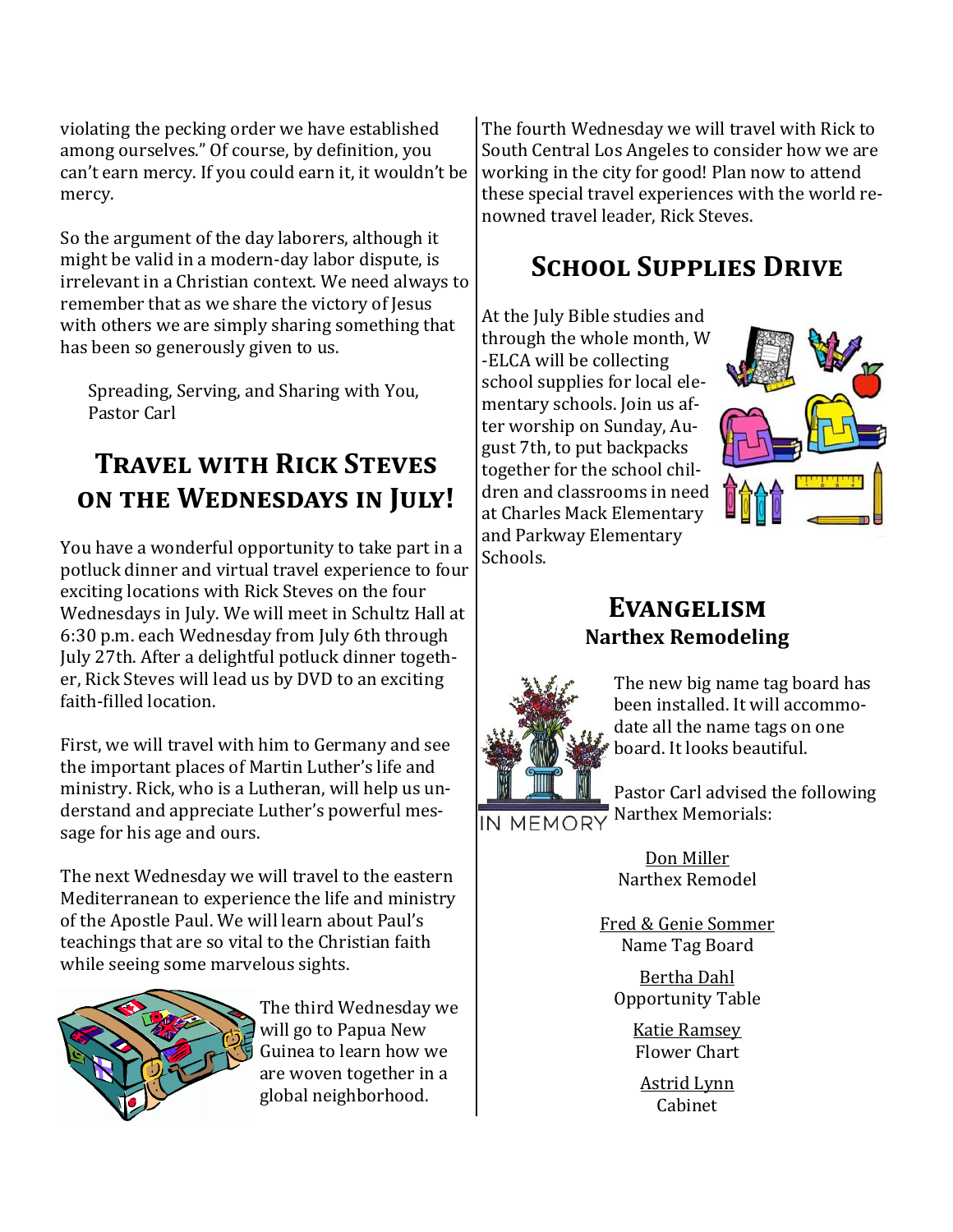Art & Vi Gibson Lutheran Rose Stained Glass Window

> Alex & Esther Becker Trinity Stained Glass Window

#### **Outreach Luncheon**



A luncheon is planned for Saturday, August 20, at Logan's Restaurant.

Logan's banquet lunch menu is \$16.00 per person, and it includes house chips (for burgers and sand-

wiches), ice tea or soft drink, tax, and gratuity. Here are the choices:

- Old-fashioned cheeseburger or hamburger
- Grilled chicken sandwich
- French dip sandwich (thinly sliced roast beef on a soft roll with sautéed onions and mushrooms, topped with Swiss cheese, and served with au jus for dipping)
- Mesquite grilled chicken salad, choice of dressing
- Mesquite grilled steak salad, choice of dressing

There is no charge for the room, but we do need to have a minimum of 20 people.

A sign up sheet will soon be on the Opportunity Table. The deadline to sign up is Sunday, August 14.

#### **Diners' Groups:**

It's time to sign up for the new diners' groups, which will get together in September, October, and November. The sign-up sheet will be available starting Sunday, July 10th, and we'll take signups

through August. Pauline will provide a sign-up sheet. The last day to sign up for the Diners' Groups will be August 21st.



# **Synod Council Report**

Ed and I would like to take a moment to thank the Council for the opportunity to attend the 29th Annual Sierra Pacific Synod Assembly in Reno, Nevada, June 3-5. The theme of the weekend was "We



Are Church Together," and this was made very apparent by the many different congregations that came together that weekend to learn, make churchwide decisions, and worship together.

ELCA Presiding Bishop Elizabeth Eaton and Bishop Mark Holmerud were in attendance to offer their wisdom and expertise on where we are as a church today and where we are looking to move forward in the future. Eaton invited us to participate in the ELCA process "Forward Together in Christ." You too can participate in this process: download the toolkit, watch a video with Bishop Eaton discussing this process, and learn more online by visiting www.elca.org/future. We would encourage you to check this information out if you are able.

We were treated to a Bible study led by a young man named Luke Hanson. He shared with us his experience as a Young Adult in Global Mission (YAGM) in Rwanda. Using the story of the Ethiopian eunuch, he shared that his faith was strongly influenced during his time in Rwanda. He thought he was going to be Philip and teach, instead he was the Ethiopian; he received the Gospel in a new way, then returned home rejoicing.

We attended a very interesting workshop on the upcoming 500th Anniversary of the Reformation. The ELCA has a website dedicated to celebratory events. Please check it out: www.elca500.org

There were elections of Council Members and several resolutions were passed. Our Synod Council District B Lay Female representative is Sherrill Hines, and the District 3 Dean Clergy representative is Pastor Leslie Welton from St. John's in Sacra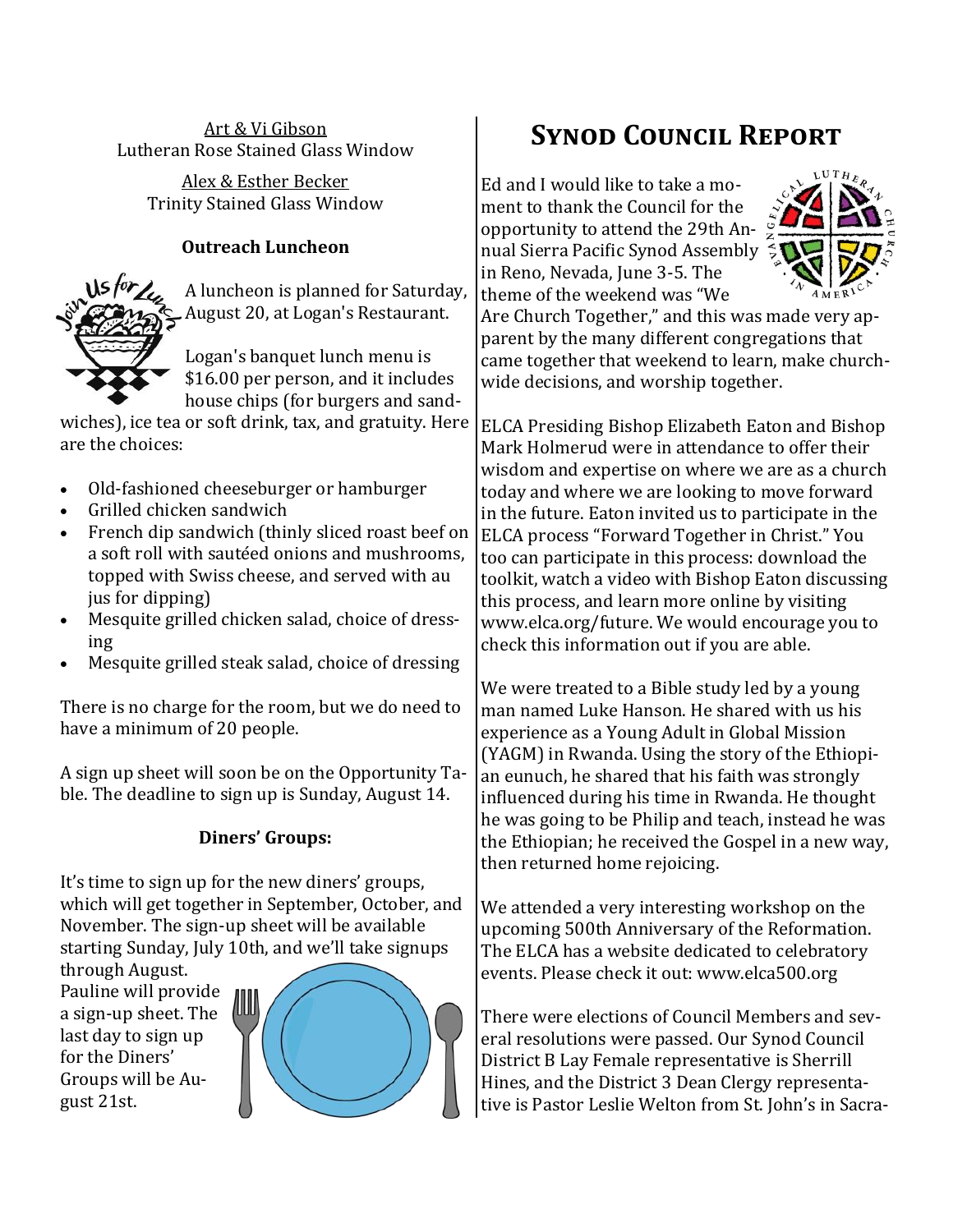mento. A complete list of all those elected can be found on the www.spselca.org website.

The following resolutions were passed:

- Resolution 2016-1, Regarding ELCA World Hunger
- Resolution 2016-2, Regarding Sierra Pacific Synod Compensation Guidelines
- Resolution 2016-3, Regarding Growth in Mission Support
- Resolution 2016-4, Regarding U.S. Aid to the State of Israel
- Resolution 2016-5, Regarding Corporate Social Responsibility in Palestine and Israel
- Resolution 2016-6, Regarding the Racial and Ethnic Ministries

For the full text of the resolutions, see the Assembly Handbook at www.spselca.org

The Assembly adopted a 2016-17 Budget which showed an anticipated total revenue of \$2,229,590 and expected expenses of \$2,432,998. In addition to the revenue, \$261,040 from a non-recurring sale of property will be applied toward the budget.

The Assembly approved changes to the Synod Constitution S9.04 that bring the bishop election process into compliance with the suggested process throughout the ELCA.

We thoroughly enjoyed the opportunity to learn about the inner workings of our church and would love to be considered for attendance at the assembly in the future. We would also like to encourage other members to attend as well.

I think the main lesson we got out of the weekend was that we, as a congregation, need to be both welcoming and inviting to all people. We need to open our doors and hearts to people of every race, sex, ethnicity, and sexual orientation without prejudice. We Are Church Together.

In Christ, Ed and Kirsten Ireton



### **SLY St. Luke's Youth**

Summer is upon us! First, I wanted to extend congratulations to Daniel Encinas on his recent graduation from Army Basic Combat Training on June 10th. We are very proud of Daniel and wish him well in his future endeavors. Please remember to keep him and his family in your prayers.

We did not have a meeting in June, but we plan to meet on July 10th at noon to plan a couple of outings and a service project.

I also hope that SLY will consider attending the Wednesday evening Bible Studies and potlucks with their families. These studies are always interesting, and the food is great too!

# **Community Concerns**

#### **School Supplies Drive**

Please remember to bring your donations of school supplies to the church by July 31st.

#### **Youth Service**

If you have a need for work at your house, let our board know, and we will supply a youth to help.

#### **Clothes for St. John's Shelter**

Please bring women's and children's clothes and shoes to donate to St. John's Shelter. We are aware of a great need that is ongoing. There is a barrel in the office to put the donations in, and then we will deliver them to St. John's.

# **W-ELCA**

Our annual Mega BUNCO event was held on Saturday, June 4th, and was a great success. We raised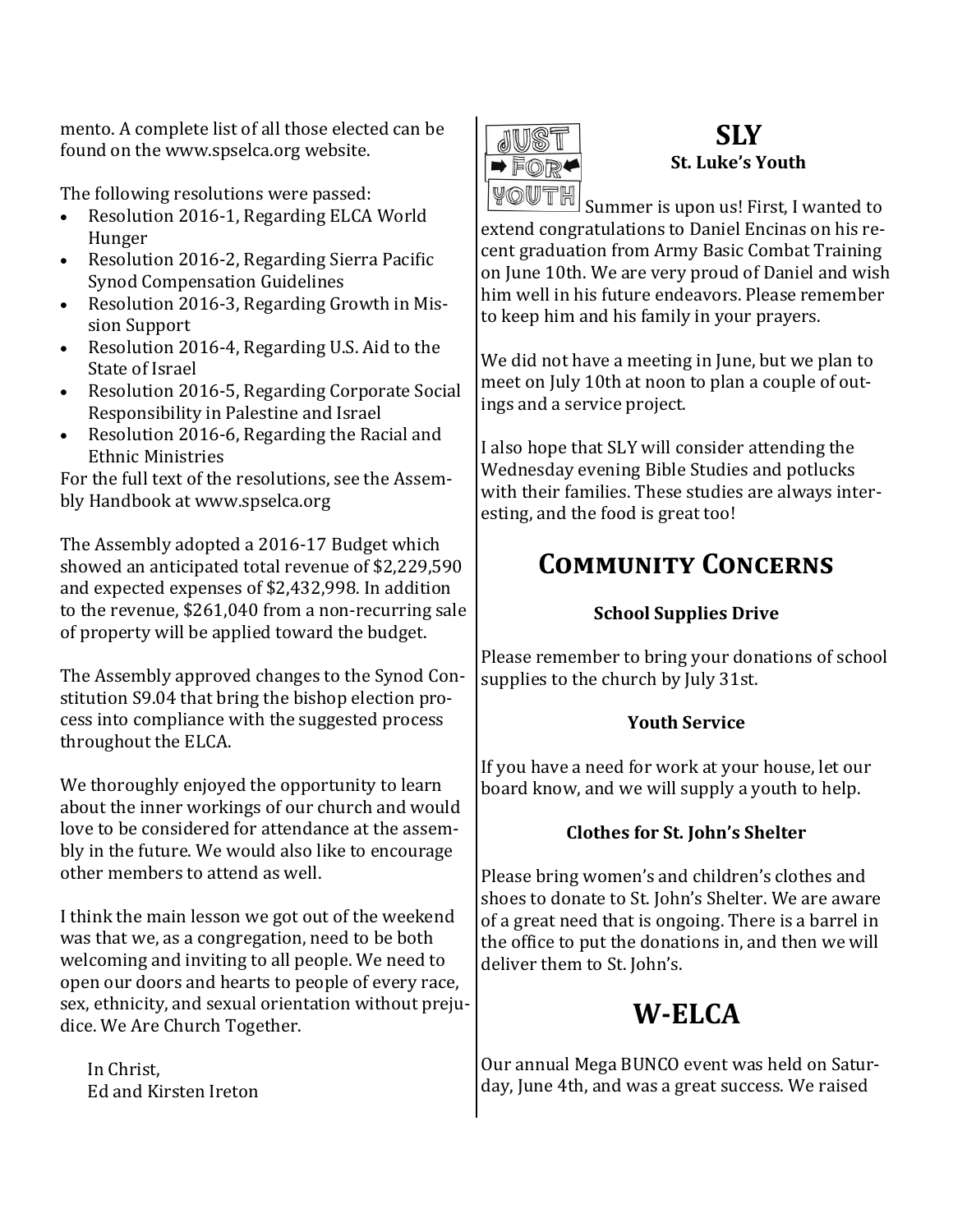about \$2200 toward W-ELCA's annual benevolence fund, which will be distributed in January. Many thanks go out to everyone who was able to attend, help, or donate in some way. Special thanks go to Peggy Moser, Katie Iniguez, Dorothy Haney, Linda Duffek, Sam Basquez, Larry Dockter, and the team of people who helped set up, clean up, and work in the kitchen. We collected items for the Sacramento SPCA.



## **Council Meeting Minutes**

Drafts of the minutes from the Council Meetings are available in the office, posted on the bulletin board. They will be updated every month after the council meets. They are also available on the church website at http://slelca.org/resources/.

### **Prayer Opportunities Around the Congregation**

**Joe and Janette Payne**—Planning to move to Corvallis, Oregon this summer.

**Sarah Payne**—Diagnosed with Adenocarcinoma. Tests and treatment options underway.

**Stan Niemi**—Recovering at Sutter Roseville Medical Center Rehab from a series of three strokes.

**Daniel Encinas**—Graduated from Army Basic Combat Training on June 10.

**Robin Zoesch, Stella Loveless, Pat and Bill Lehman, Elsbeth Whitehurst, Duane Reule, Cliff Landaker, Rosie Johnson**—Unable to attend worship regularly.

If you have an immediate prayer concern or want to be included in the E-prayer group, please email Pastor Carl at carlhoppman@gmail.com anytime.

# **Holy Baptism**

We welcome into the family of Christ:

**Ryan Logan Edwards**

*Parents:* Paul Edwards & Amanda Edwards *Sponsor:* Wanda Alonzo

In baptism our gracious heavenly Father frees us from sin and death by joining us to the death and resurrection of our Lord Jesus Christ. By water



and the Holy Spirit, Ryan is a reborn child of God and a member of the church, the body of Christ.



- July 17 Karen Linfor In honor of Jerry's birthday
- July 24 Ron Webb For Pat's birthday
- July 31 Kelly Boyer For Mom's birthday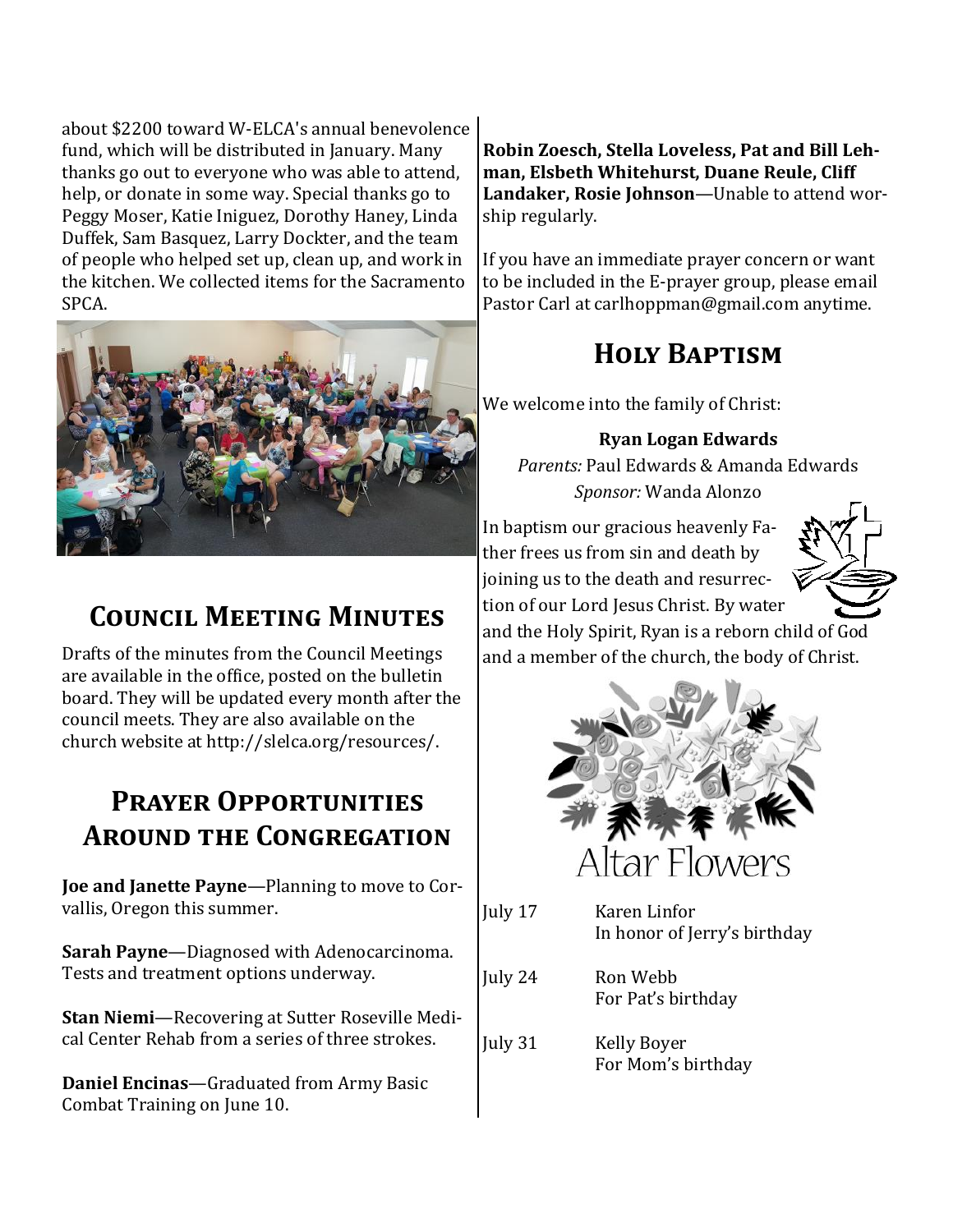

| Natalie Ley        | July 1  |
|--------------------|---------|
| Ken Lentsch        | July 3  |
| <b>Bruce Kiser</b> | July 5  |
| Cliff Landaker     | July 6  |
| Bekka Roberts      | July 7  |
| Rosie Johnson      | July 8  |
| <b>Steven Lee</b>  | July 17 |
| Ronald Ley         | July 19 |
| Juanita Guilbeau   | July 24 |
| Al Boschee         | July 26 |
| <b>Bob Janes</b>   | July 26 |
| Pat Webb           | July 27 |
| Linda Olsen        | July 28 |
| Ron Zoesch         | July 29 |
|                    |         |

### **Financial Secretary Report**

#### **May 2016**

#### **Comments:**

- A five-Sunday month.
- Offerings, to date, are slightly over Budget and 2015 offerings.
- Please use **numbered** envelopes, if feasible.
- If you need numbered envelopes, either see me or drop a note in the offering.
- When using pew envelopes, please write your name and amount legibly, on the envelope.
- If you have any questions or suggestions, please do not hesitate to contact me.

| <b>General Fund (Only) Contributions</b>      |                   |                     |      |  |  |
|-----------------------------------------------|-------------------|---------------------|------|--|--|
| Data                                          | <b>This Month</b> | <b>Year to Date</b> |      |  |  |
| <b>Total</b><br><b>Contributions</b>          | \$18,505          | \$93,722            |      |  |  |
| <b>Compared to</b>                            | $+ $2,423$        | $+$ \$3,777         |      |  |  |
| <b>Budget</b>                                 | $+15.1%$          | $+4.2%$             |      |  |  |
| <b>Compared to</b>                            | $-$ \$599         | $+ $3,051$          |      |  |  |
| 2015                                          | $-3.1%$           | $+3.4%$             |      |  |  |
| <b>No. of Contributors</b>                    |                   |                     |      |  |  |
| 2016<br>(Current Year)                        | 93                | 91                  | avg. |  |  |
| 2015<br>(Last Year)                           | 93                | 89                  | avg. |  |  |
| <b>Other Special Gifts</b>                    |                   |                     |      |  |  |
| <b>Sunday School</b>                          |                   | \$39                |      |  |  |
| Flowers                                       |                   | \$80                |      |  |  |
| Memorials                                     |                   | \$925               |      |  |  |
| <b>Special Gift</b><br>(Confirmation Expense) |                   | \$100               |      |  |  |

*Note: Plus values are good; minus values are not.* 

Jack Fenske St. Luke's Financial Secretary

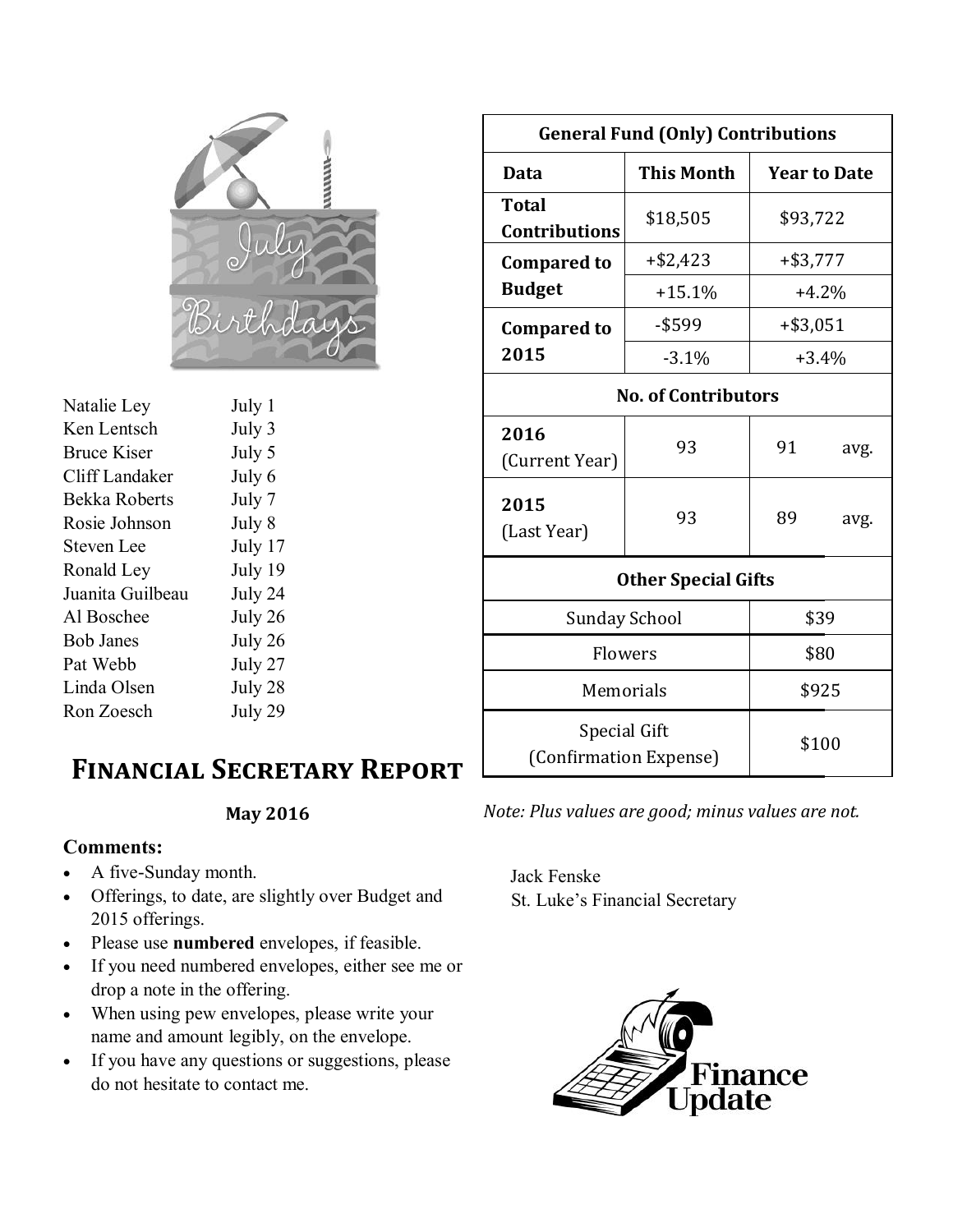# **Worship Assistants**

|              | <b>Altar Care</b>                   |         | <b>Psalm Leaders</b>                   |
|--------------|-------------------------------------|---------|----------------------------------------|
| (8:15 a.m.)  | Cheryl Franklin                     | July 3  | Hannah Encinas                         |
| (10:30 a.m.) |                                     | July 10 | Sierra Etchison                        |
| July 3       | Triss Hoppman, Marlene Kiser        | July 17 | Amber Mansfield                        |
| July 10      | Peggy Moser                         | July 24 | <b>Angie Martinez</b>                  |
| July 17      | Karen Linfor, Ben Briel             | July 31 | Lucy Orcutt                            |
| July 24      | Lydia Toloy                         |         |                                        |
| July 31      | Steven Lee, Dave Saxby              |         | <b>Readers</b> (8:15 a.m.; 10:30 a.m.) |
|              |                                     | July 3  | Christiana Wilson; Betty Englund       |
|              | <b>Communion Servers</b>            | July 10 | Kelly Boyer; Tracy Etchison            |
| July 3       | Connie Reule, Bob Behr,             | July 17 | Kathryn Felgenhauer; Mary F. Harris    |
|              | Mary F. Harris                      | July 24 | Eric Linblade; Holly Hoppman           |
| July 17      | Kelly Boyer, Al Moser, Connie Reule | July 31 | Sarah Madison; Triss Hoppman           |
| July 31      | David Saxby, Faith Thomas,          |         |                                        |
|              | <b>Howard Triebwasser</b>           |         | <b>Refreshments</b>                    |
|              |                                     | July 3  | Ed & Kirsten Ireton                    |
|              | <b>Counters</b>                     | July 10 | Marc & Alison Thomas                   |
| July 3       | Nancy Minning, Connie Reule         | July 17 | Paul Maki, Chona Sison                 |
| July 10      | Don Schell, Bob Behr                | July 24 | Kelly Boyer, Lois Sherrets             |
| July 17      | Betty Englund, Barbara Manlapig     | July 31 | Jacob & Christiana Wilson              |
| July 24      | Holly Hoppman, Marlene Kiser        |         |                                        |
| July 31      | Carolyn Andrews, Jack Fenske        |         | <b>Visitors' Gifts</b>                 |
|              | Micki Fenske                        | July 3  | Pauline Arndt                          |
|              |                                     | July 10 | <b>Carolyn Andrews</b>                 |
|              | Greeters                            | July 17 | Linda Olsen                            |
| July 3       | Steven Lee                          | July 24 | <b>Carole Vance</b>                    |
| July 10      | Linda Olsen                         | July 31 | Joyce Jensen                           |
| July 17      | Paul & Sande Heaton                 |         |                                        |
| July 24      | (needed)                            |         | <b>Welcome Leaders</b>                 |
| July 31      | (needed)                            | July 3  | <b>Carolyn Andrews</b>                 |
|              |                                     | July 10 | Pauline Arndt                          |
|              | <b>Head Ushers</b>                  | July 17 | Mary Frances Harris                    |
| $8:15$ a.m.  | Ron Franklin                        | July 24 | Ron Zoesch                             |
| 10:30 a.m.   | Lydia Toloy                         | July 31 | Pat Webb                               |
|              | <b>Prayer Leaders</b>               |         | <b>Sunday School Teachers</b>          |
| July 3       | <b>Alison Thomas</b>                | July 3  | Lauren Orcutt, Christina Hisamoto      |
| July 10      | <b>Faith Thomas</b>                 | July 10 | Laura Tice, Samantha Basquez           |
| July 17      | <b>Judy Saxby</b>                   | July 17 | Alison Thomas, Lajuan Andrews          |
| July 24      | David Saxby                         | July 24 | Samantha Basquez, Laura Tice           |
| July 31      | Lauren Orcutt                       | July 31 | Alison Thomas, Debi Lentsch            |
|              |                                     |         |                                        |

Thanks<br>Serving!